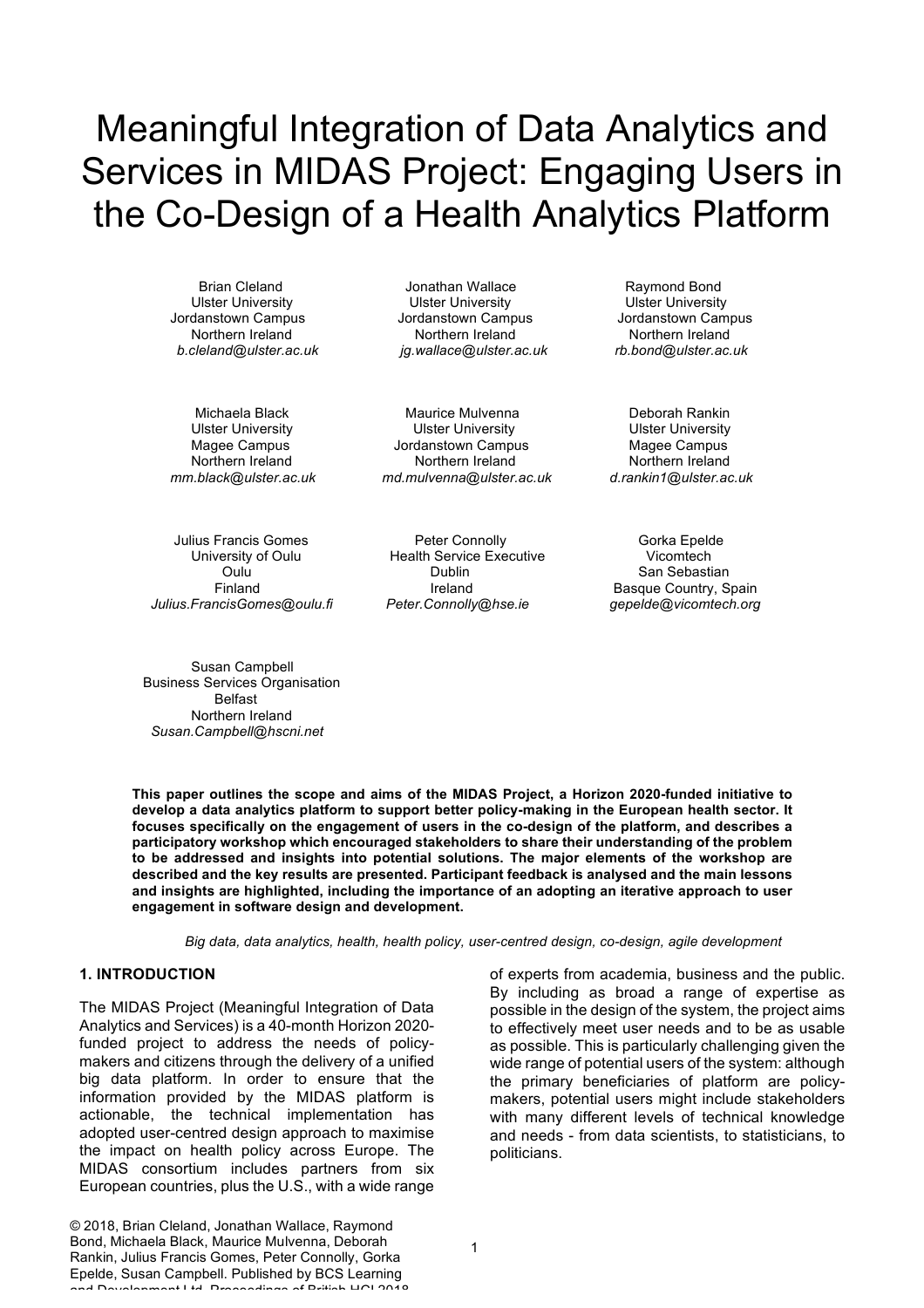*Brian Cleland ● Jonathan Wallace ● Raymond Bond ● Michaela Black ● Maurice Mulvenna ● Deborah Rankin ● Julius Francis Gomes ● Peter Connolly ● Gorka Epelde ● Susan Campbell*

A report by McKinsey (Kayyali et al., 2013) entitled "The Big Data Revolution in Health Care: Accelerating Value and Innovation" sets the context for this work: firstly, in terms of demand, there is significant economic pressure on existing healthcare budgets to derive more value from data, and to better inform policy-making with data that has already been warehoused but has not yet been used for operational decision-making (i.e., secondary purposes). Secondly, in terms of the supply of relevant data, there is an increasing flow of data from clinical sources and personal data banks (for example, social media and the quantified self). Thirdly, governments are catalysing market change with initiatives in open data. Finally, technical capabilities are rapidly improving regarding the secure storage and management of heterogeneous data. These circumstances have provided fertile ground for innovation. Specifically, The MIDAS proposal represents innovation in the utilisation of big healthcare-related data, since a tipping point is being brought about by the convergence of multiple positive changes in demand, supply, policy and technology as outlined above.

Although governments, technology providers and other stakeholder may take a different perspective on what big data is, it has been agreed that the MIDAS platform will include:

- Components that facilitate the collection and preparation of heterogeneous data;
- Architectures for data storage, data integration, data virtualization, data cleansing, deployment and management;
- 'Privacy by design' models to anonymise and aggregate data making it interoperable to the analytics tools and to provide multisite predictive modules.
- Tools and algorithms that extract meaning from data, including machine learning and other data analytics techniques;
- Components that either visualise or serves out the aggregated data and outputs from the analytics to management dashboards and intuitive interactive visualisation aids to provide actionable insights.

Given the heterogeneous nature of the various data sources, policy environments and stakeholder perspectives, MIDAS has adopted an agile, usercentred design approach in order to ensure that user needs are met across the consortium. Based on this participatory ethos, the MIDAS Project held a Co-Design Workshop on 16 November 2017, which was open to consortium members as well as the wider public. The workshop took participants through a staged process, which included the development of "personas" (i.e., typical users of the system), the identification of "user stories" (simple, non-technical descriptions of user requirements), and the brainstorming of "wireframes" (interface design ideas) on paper and online. In order to make the event as engaging as possible, participants were grouped into small, collaborative teams, with each team containing a mix of experience and expertise. The results from the workshop were subsequently collated, analysed and distributed among consortium partners to inform the future development of the MIDAS platform. In this paper we will outline the methodology adopted for the workshop, summarise the key results, and discuss the main insights and lessons learned.

# **2. METHODOLOGY**

The workshop was attended by approximately 80 participants, including a mixture of consortium members and external stakeholders. The professional backgrounds of attendees were diverse and included policy-makers, civil servants, academic experts, and industry representatives. Participants were divided into nine tables, with each table comprising a mixture of different users and stakeholders. Each table also had an allocated facilitator, equipped with a laptop, who was charged with recording the discussion within that group. Facilitators, selected from the consortium members and given training prior to the event, were responsible for supporting discussion and engagement at each table, while also recording information generated by the group.

The overall structure of the workshop was intended to lead potential users of the MIDAS system through a logical series of stages, from understanding the characteristics of typical users (i.e., creating personas), to identifying scenarios in which the system might be deployed (i.e., user stories), to manually visualising interface components and layouts, and finally to converting these paper-based sketches into more detailed digital wireframes. This approach was based on industry-standard methods which have been widely adopted across the software sector. Since capturing user needs can be a challenging task (e.g., von Hippel, 1994; Bogers et al., 2010), a structured approach was adopted in order to generate as much value as possible in the limited time available. This also had the benefit of educating users about the nature of user-centred design techniques, creating an opportunity for them to bring useful knowledge back to their own organisations.

The key elements of the workshop structure are outlined below:

**User Personas** - defined as 'fictitious, specific, concrete representations of target users' by Pruitt & Adlin (2006) - have been a common feature of industrial product design since their introduction by Cooper (1999), are widely regarded as a major component of user-centred design (Miaskiewicz and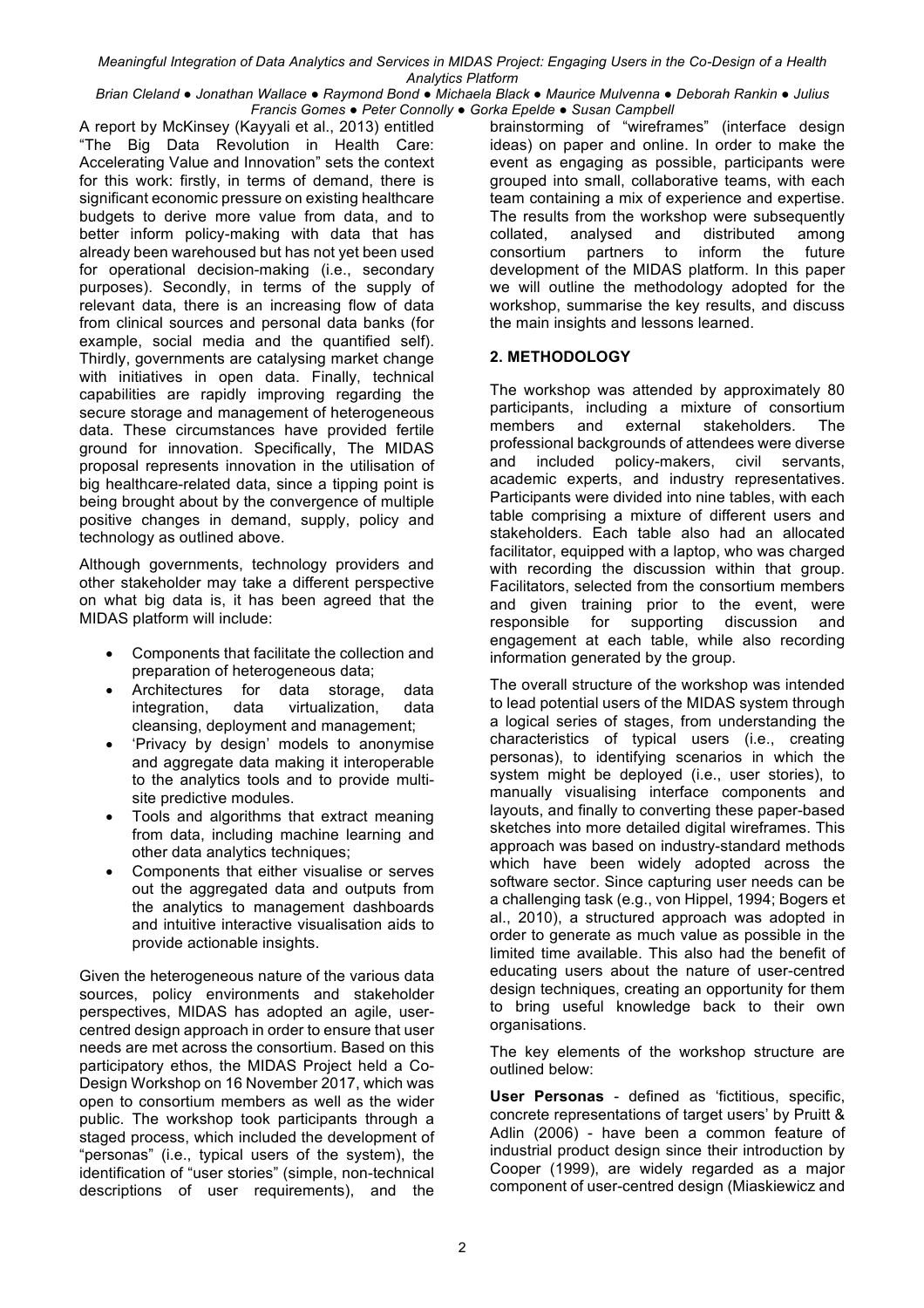*Brian Cleland ● Jonathan Wallace ● Raymond Bond ● Michaela Black ● Maurice Mulvenna ● Deborah Rankin ● Julius Francis Gomes ● Peter Connolly ● Gorka Epelde ● Susan Campbell*

Kozar, 2011). In the co-design workshop, the analysis of user personas was divided into two parts: firstly, each table evaluated five pre-existing key personas that had been developed by the MIDAS team; secondly each table was asked to come up with a novel user persona. In this way, it was hoped that assumptions about the user base would be challenged, and potential gaps would be identified and filled.



*Figure 1: Example MIDAS user persona.*

**User Stories** are brief narratives that describe a specific work activity of a single worker and situation. User stories generally conform to the following format: "As a <type of user>, I want <some goal> so that <some reason>" (Turner et al., 2013). For the user stories element of the workshop, each group was given a short period of time to develop user stories for each of the five pre-existing personas plus the new persona that they had created. The aim of this task was to ensure that a variety of user stories were created for each of the major personas, as well as for any new personas that had been generated.

**Wireframing** is a simple visual description of the elements of a web page, or for an application screen (Puerta et al, 2005). For the purposes of the workshop, wireframing was split into two parts. In the first session, users were asked to select a user story from the previous activity, and then to collaborate on a paper-based sketch of what a relevant screen layout should look like. In the second part of the wireframing activity, each table facilitator was asked to take the paper wireframes and convert those into a digital equivalent using an open source software application. This stage of the co-design process was intended to produce semi-realistic design concepts that could feed into the future development of the MIDAS platform.

*Table 1: MIDAS Co-Design Workshop Agenda*

| Time  | <b>Session</b>         |
|-------|------------------------|
| 10:00 | Stage 1: User Personas |

| 10:45 | Stage 2: User Stories            |
|-------|----------------------------------|
| 11:30 | Tea/Coffee, Technical Demos      |
| 11:45 | Stage 3: Paper-based wireframing |
| 12:30 | Stage 4: Digital wireframing     |
| 13:15 | Lunch                            |
| 14:15 | <b>Final Presentations</b>       |
| 15:00 | Close                            |

#### **3. RESULTS**

Extensive feedback was received on the five user personas designed by the MIDAS team prior to the workshop. In general, participants agreed that these personas were representative of the wider user base. In addition, nine new personas were generated. For each of these pre-existing and new personas a range of user stories were created, with some tables providing multiple stories for each persona. 22 paper wireframes were created based on the user stories, and from those paper-based designs 16 digital wireframes were ultimately derived. Examples of paper and digital wireframes are shown in Figures 2 and 3.



*Figure 2: An example of a paper-based wireframe design from the workshop.*



*Figure 3: An example of a digitised wireframe design from the workshop.*